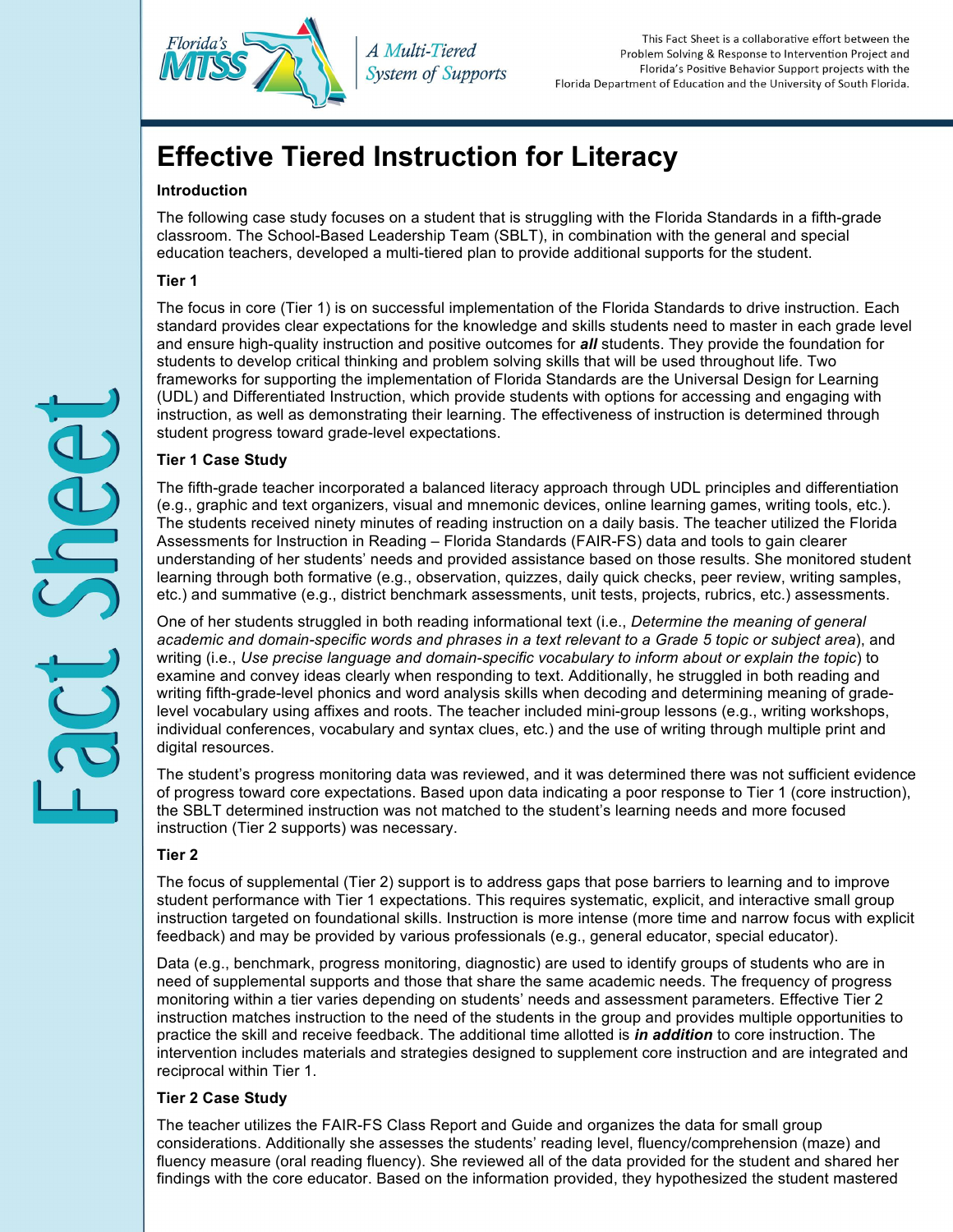the use of common affixes and roots or familiar vocabulary at the third-grade level, but struggled when combining letter- sound correspondences, patterns and morphology when reading unfamiliar multi-syllabic words at the fifth- and fourth- grade levels. Focusing on fourth-grade expectations, the reading teacher determined that she will work with this student format, she began to pre-teach vocabulary words for reading and writing assignments to assist with progress in general education. She ensured UDL principles to connect and build background knowledge with strategies to support vocabulary (e.g., word games, graphic organizers, word study, vocabulary apps, etc.) and to engage in the language. She also included shared reading activities and phonics mini-lesson instruction to increase spelling. To assist with expanding word knowledge, background information and increase reading ability, she incorporated a book club that allowed student choice in reading. The students also received reading support through an interactive web-based program that included lessons, assessments, tracking and reporting that were completed on an individual student basis and were monitored frequently (daily/weekly). Any effective strategies (e.g., graphic organizers, word study and online apps) were incorporated into core instruction to support learning throughout the school day. five days a week for thirty minutes per day targeting instruction on foundational gaps in reading and writing. In small group

 Upon review of the data, the student continued to struggle with vocabulary, so the teacher conferenced with him individually and provided specific targeted feedback. She increased her time with him during guided practice in small group, added additional informal assessments to monitor progress, and provided extra practice of applying strategies to reading material. She incorporated word study to increase his vocabulary but noticed he had little background knowledge of concepts described in class. The student continued to struggle with vocabulary with approximately 50% accuracy rates. Although he had little difficulty with simple words and phrases and common affixes and roots, he struggled with reading and writing unknown multisyllabic words and uncommon words and phrases. The teacher also shared when information is read to him he seemed to understand the material. Based on the information and data provided by the teacher, the SBLT determined the student was not responding adequately to instruction, and a more intensive (Tier 3) support was necessary.

#### **Tier 3**

 The focus of intensive (Tier 3) support is for students who demonstrate both intense (large gap in expected versus current individualized and targeted to the skills that pose the greatest barrier to learning and is characterized by the greatest number of minutes of instruction with the narrowest focus for an individual or a very small group of students. performance) and severe (unresponsive to intervention) learning problems. Effective implementation requires the support to be matched to student need and is provided by the most experienced, and/or specialized expert. Instruction is

 Individualized diagnostic data, as well as instructional time, are *in addition* to those provided in Tiers 1 and 2. Assessments occur more frequently and focus on the learning barriers to success at Tiers 1 and 2 and are based on intensity of needs. The larger the gap, the more frequent assessments occur to monitor student progress. The expected outcome, along with Tiers 1 and 2, is for the student to achieve Tier 1 proficiency levels.

#### **Tier 3 Case Study**

 Using the FAIR-FS Individual Student Data and Guide results, the SBLT determined a further decoding diagnostic measure was required to ensure a thorough understanding of the student's needs. According to the data, the student needed intensive instruction in word study and word recognition and support for applying decoding strategies to connected text to reinforce strategies. He also required assistance with building fluency and comprehension. The SBLT determined that the student would receive Tier 3 support five days a week for 45 minutes per day, targeting instruction designed to develop necessary skills. She also assisted the student through utilizing techniques like syllable and word pattern games and word sorts to increase his use and understanding of unknown multi-syllabic words. To support writing, she included strategies like framed sentences and paragraphs with fading. To increase fluency, she utilized a buddy approach at the student's instructional reading level. The teacher assisted him with learning how to transfer, or generalize, strategies and techniques and applied UDL principles (e.g., reading out loud, auditory books, partner reading, computer- based auditory support). Additionally the interventionist collaborated with the SBLT to share progress and ensure alignment to core instruction with learned strategies to increase engagement. For supplemental support, she provided occur throughout his day and learning experiences. focused on foundational gaps in reading and writing monitored on a weekly bases. The interventionist applied a researchbased program designed for students who struggle with decoding and comprehension that includes structured lessons these strategies and strength in learning throughout his school day. She ensured application by applying multi-modal techniques to include additional vocabulary strategies and an online writing program to ensure learning opportunities

#### **Specially Designed Instruction (SDI)**

 If it is determined that the student is eligible and in need of Exceptional Student Education Services and Supports, they will benefit from SDI. SDI refers to instruction that is provided to eligible students with disabilities (e.g., students that receive procedural safeguards by law and have an Individualized Education Program). SDI is provided collaboratively by disabilities to access the core curriculum in the least restrictive environment through a UDL approach. SDI provides the general and special education teachers and is applicable across all tiers of instruction. It enables students with